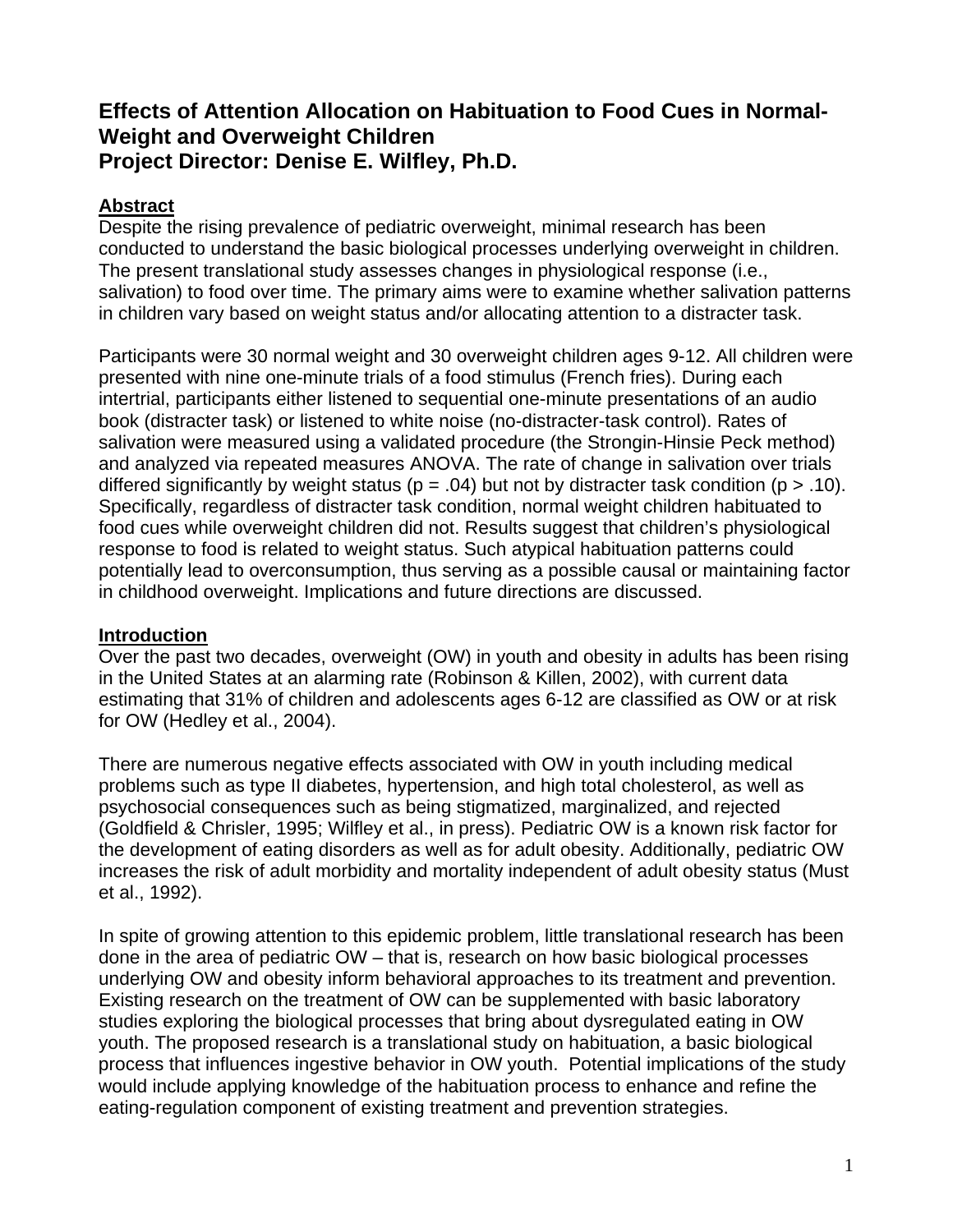Habituation, the process of decreasing responsiveness after repeated exposure to a stimulus, is one important factor thought to influence ingestive behavior. In particular, data in both non-human primates and humans show that repeated presentations of food cues lead to habituation (measured via salivation), and that habituation is associated with the termination of eating episodes (Wisniewski, Epstein, & Caggiula, 1992). In addition, the composition of foods presented (Epstein, Saad, Handley, Roemmich, Hawk, & McSweeney, 2003) and competing environmental stimuli (Epstein, Saad, Giacomelli, & Roemmich, 2005) can slow the rate of habituation. These findings are significant, as delayed termination of eating episodes would lead to increased caloric intake and thus overeating. To summarize this body of research, findings suggest that termination of a particular eating episode is related to a decrease in salivation after repeated exposure to food cues, and that the nature of food presentation (e.g., variety of foods vs. single food item) and competing attention-demanding activities (e.g., playing a video game while eating) interfere with this process. In addition, some subgroups of humans show irregular patterns of habituating. For example, adults with bulimia nervosa show a reverse pattern of habituation where repeated presentation of food cues leads to an increase in responding (Wisniewski, Epstein, Marcus & Kaye, 1997), suggesting that variations in the habituation process are associated with distinctive eating patterns.

Data from a recent investigation on this topic (Epstein et al., 2005) suggest that normalweight adolescents allocating attention to computer/audio book tasks habituate to food cues slower when the task demands high attention than lower attention. It is currently unknown whether this finding will extend to or possibly be more pronounced in OW youth. Thus, the proposed research aims to extend the Epstein et al. (2005) findings to the pediatric OW population. This study could help to explain longitudinal data suggesting a strong dose-response relation between television watching and OW in children (Gortmaker, Must, Sobol, Peterson, Colditz, & Dietz, 1996). That is, if the interference of attentiondemanding tasks on habituation is more extreme in OW youth, this finding would provide insight into the basic biological processes behind the Gortmaker et al. (1996) findings and offer a new avenue of focus for OW prevention and treatment programs based on these biological mechanisms.

The specific aim of this study is to investigate the influence of attention-demanding activities on habituation in normal-weight and OW youth. This study will be a replication and extension of experiment 2 from the Epstein et al. (2005) paper.

#### **Methods**

Over a one-year period, 30 9- to 12-year-olds who were OW (Body Mass Index [BMI] greater than the 95<sup>th</sup> percentile for age and sex) and 30 normal-weight 9- to 12-year-olds (BMI less than the 85<sup>th</sup> percentile for age and sex) were recruited from the St. Louis metropolitan area using fliers, posters, and newspaper advertisements with \$25 offered as compensation for participation. The study was conducted at the Psychological Service Center (PSC), located on the West Campus of Washington University. Participants were randomly assigned to one of two groups: Audiobook or no Audiobook. As with the Epstein et al. (2005) study, the Audiobooks for the proposed study were three selections from a series of Bunnicula children's audiobooks and were used as the attention task during the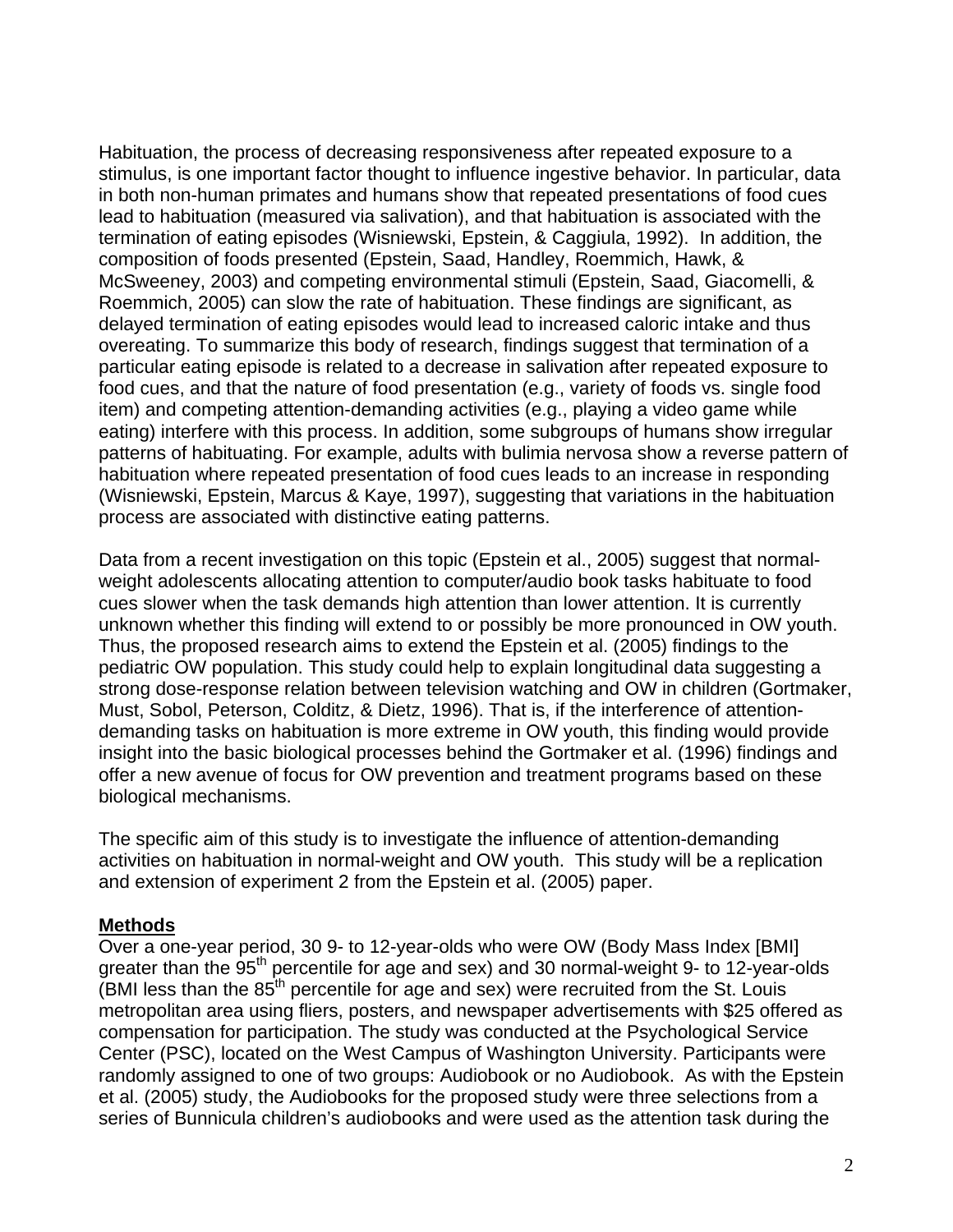study. Children in the Audiobook condition were given brief descriptions of each story and asked to choose their most preferred one.

The experiment consisted of 11 habituation trials (i.e., two habituation practice trials followed by nine test trials). Each habituation trial consisted of the experimenter bringing a food stimulus (i.e., 37 grams of Burger King French fries served on a 9-inch plate and heated on high in the microwave oven for 25 seconds in a separate room) into the experimental room and having the participant smell and look at the food for one minute while it was held approximately 3 inches from the participant's nose. After each trial, salivation was measured using the Strongin-Hinsie Peck method (Peck, 1959). Total time for each participant was approximately 1.5 hours.

In between each habituation trial, a one-minute intertrial took place. During this intertrial, children in both conditions listened to an auditory stimulus using headphones. Participants in the Audiobook condition listened to a compact disc of their selected audiobook for sequential one-minute presentations. These participants were asked to pay attention to the audiobook and told that they would be asked questions about it at the conclusion of the experiment. In the no Audiobook condition, participants did not attend to an audiobook and instead listened to a compact disc of white noise and sat quietly for the same time duration.

After the experiment was over, participants in the Audiobook condition answered multiple choice questions (two to three questions) based on the story they heard to verify they attended to the task; these questions were written at a third-grade level.

## **Results**

Participants were 28 males and 29 females ages 9 to 12 years. The average adolescent was 10.5 + 1.2 years of age. Average baseline salivation was 1.57 + 1.14 g, Normal-weight participants had an average BMI of 17.55  $\pm$  1.36 kg/m<sup>2</sup> and BMI percentile of 52.27  $\pm$  19.1. OW participants had an average BMI of 28.88  $\pm$  4.19 kg/m<sup>2</sup> and BMI percentile of 98.03  $\pm$ 1.30. The sample was 28.1% Non-Hispanic African American, 68.4% Non-Hispanic Caucasian and 3.5% Non-Hispanic mixed race.

The two-way interaction between condition and blocked trials was non-significant [F (4,57)= 1.25,  $p = 0.31$ . However, there was a significant main effect of blocked trials [F (4,57) = 6.07,  $p = .001$  and a significant interaction of weight status with blocked trials [F(4,57) = 3.54, p = .015]. Post hoc simple contrasts revealed that regardless of condition (audiobook vs. no audiobook), the normal-weight group habituated  $[F(1,27) = 2.58, p = .122]$  while the OW group did not  $[F (1,30) = 4.71, p = .039]$ .

## **Discussion**

This study sought to explore one mechanism of the environmental (e.g., television viewing) and biological (habituation via salivation) influence on OW in children. The primary objectives of the study were to determine if salivation patterns varied based on weight status and/or allocating attention to a task. Results demonstrated that salivation patterns varied by weight status but not by task condition. More specifically, it was found that across conditions, normal-weight children habituated to food cues over time while OW children did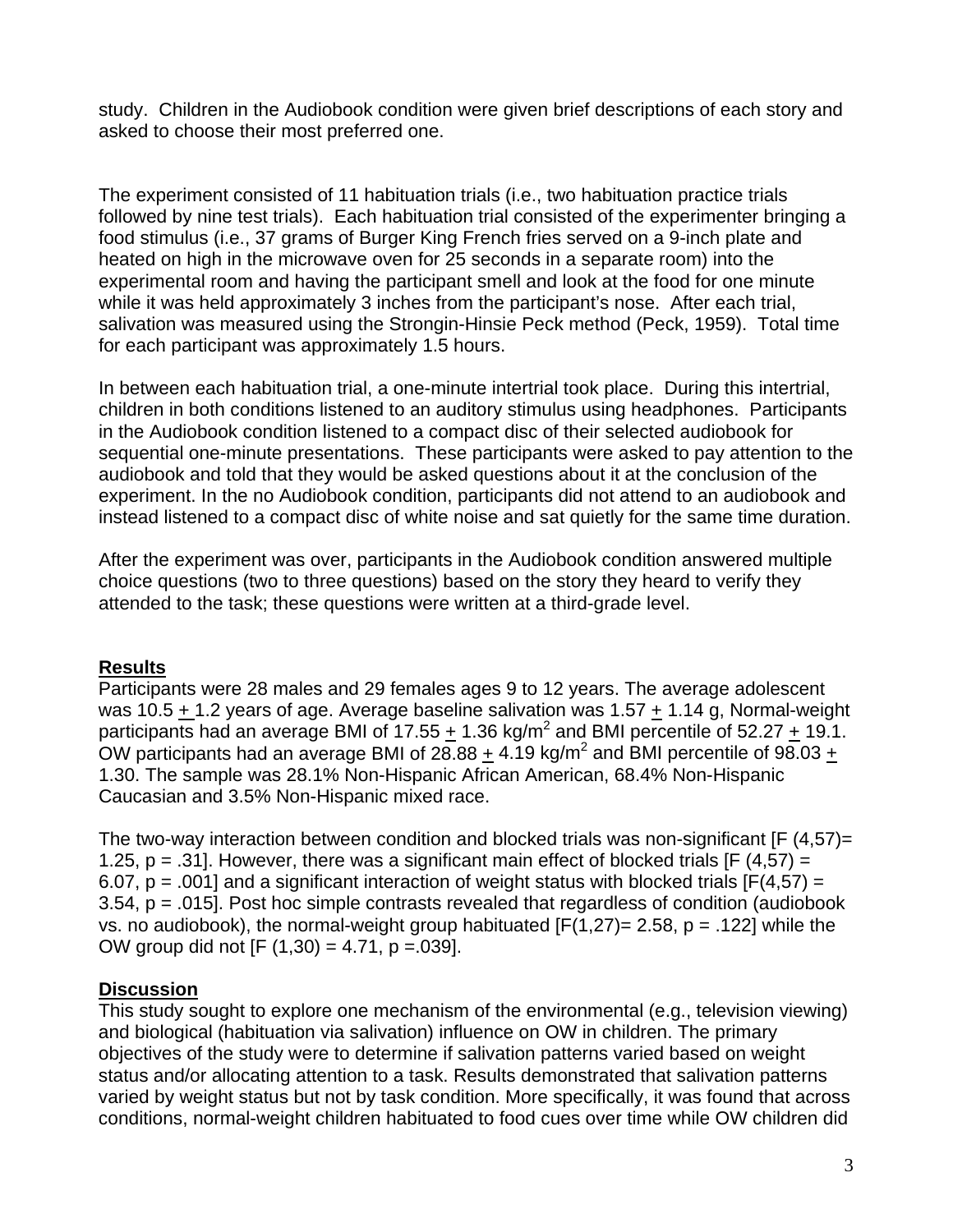not. These findings suggest that normal-weight and OW children have different biological responses to food.

The salivation pattern (increasing salivation over trials) for the OW group is similar to those previously reported for obese women and women with bulimia nervosa (Epstein, Paluch, & Coleman, 1996; Wisniewski et al., 1997). In all cases, salivation patterns generally increased over time for the target group (no habituation; obese women; OW children; women with bulimia nervosa) and decreased for the control group (habituation; normalweight, no eating disorder symptoms) suggesting that certain eating patterns may be associated with irregular patterns of habituating to food.

#### **Implications and Future Directions**

OW in children and adult obesity has increased dramatically over the past two decades. There are numerous medical, psychosocial and economic consequences associated with OW. In addition, child OW is a known risk factor for the development of adult obesity and, increases the risk of adult morbidity and mortality independent of adult obesity status. Given these consequences, risk factors and the potential health benefits resulting from successful treatment, the WHO (2003) recently declared successful long-term treatment of childhood OW the most promising direction to address this epidemic. While there are effective short-term treatments available for OW children and adolescents, relapse rates remain high. To best improve the current treatment options, translational research exploring the underlying causal and maintaining factors of OW are needed. Only then can we apply the knowledge from these basic studies to design optimal treatments to both prevent and cure OW.

OW children are consuming energy well beyond their physical needs. Results from the present study suggest that this overconsumption may be related to their biological response to food. In particular, the salivation patterns found in this study indicate that OW children eat past the point of satiety whereas normal-weight children do not. This salivation pattern may be an early marker of individuals who go on to develop OW and/or other eating disturbances. In addition, these findings raise the possibility that OW children may not be able to rely on their internal signals of hunger and satiety to regulate their food intake which in turn could help to explain the refractory nature of this condition.

To determine if the lack of habituation observed in OW children is indicative of an inability to biologically regulate food intake, replication of habituation studies with OW samples is required. In addition, correlational data assessing the strength of the relation between objective (blood glucose, stomach distension) and subjective measures of hunger and fullness (self-report questionnaires) would be informative. Lastly, an extensive follow-up study that would allow us to objectively measure weight maintenance and its relation with salivation is warranted. For example, offering OW children a standard weight loss treatment and assessing habituation patterns at baseline, post treatment and one-year follow-up. This type of study would allow a test of whether habituation patterns at baseline predict weight status at post treatment (weight loss) or one-year follow-up (weight maintenance). If OW children (or a subset of these children) are indeed unable to regulate their hunger and fullness cues, a stronger focus on portion control may be a useful strategy to improve prevention and treatment programs.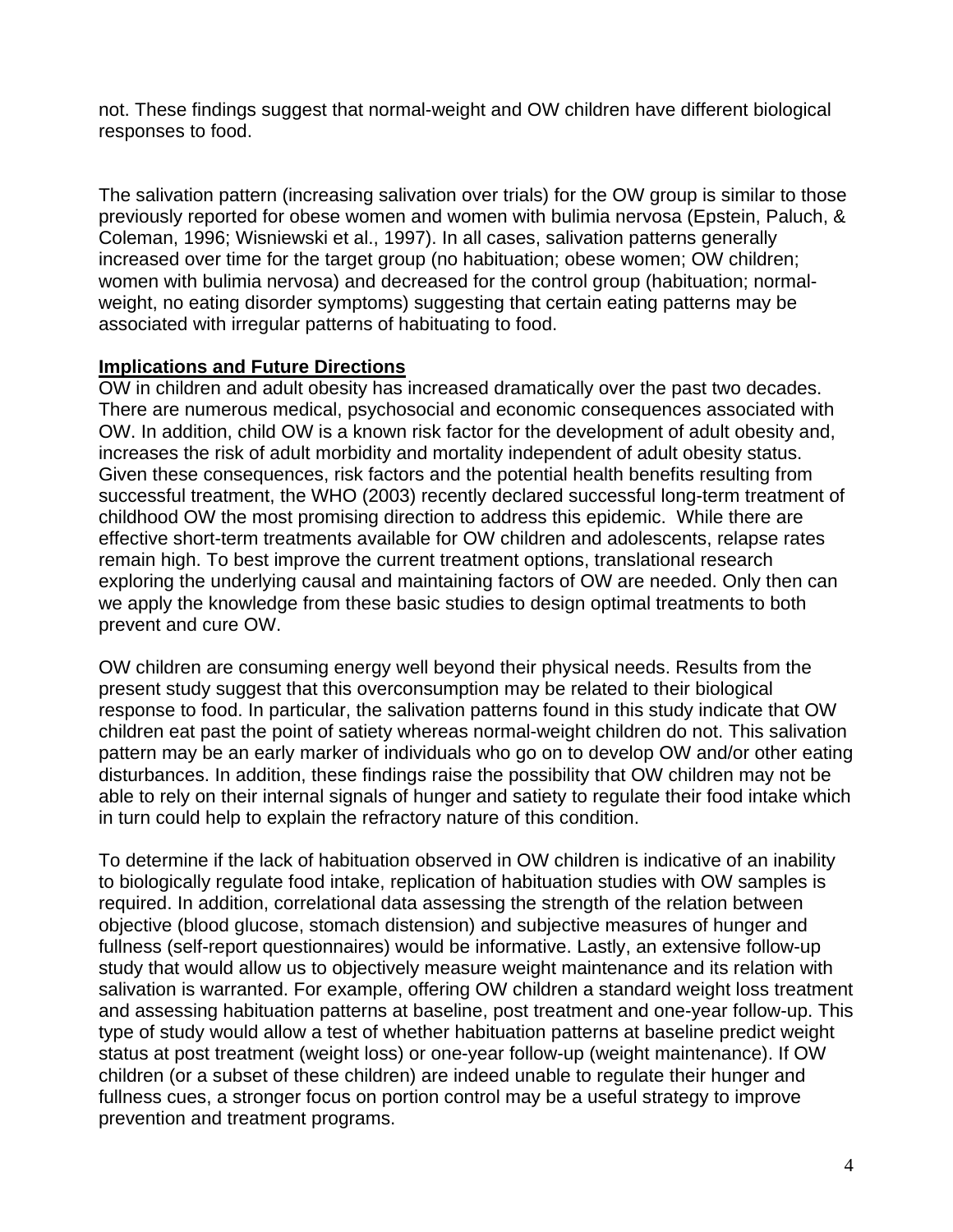In summary, it is well documented that approximately half of OW children become obese adults (Serdula et al. 1993;Freedman et al., 2004; Must et al., 1992; Whitaker et al., 1997). Given the poor success of weight-loss treatments for adults with obesity, it is imperative that we intervene with children and adolescents before their OW tracks into adulthood. The findings from the present study suggest that the positive energy balance, which characterizes this condition, may be related to biological as opposed to environmental factors. Future research is needed that evaluates whether this lack of habitation among OW children is in anyway facilitating the maintenance of their OW status. If confirmed, these findings could potentially offer novel strategies to improve long-term success in both treatment and prevention of OW.

#### **Summary in Lay Language**

We are interested in better understanding the environmental and biological variables that are involved in the cause and/or maintenance of obesity in youth. With the support of the Longer Life Foundation, we tested: 1) whether basic biological responses to food differ between normal-weight and obese children; and 2) whether these basic responses differ when focusing attention to something while eating (e.g., watching television). To test this, we recruited 60 children (30 normal-weight and 30 obese) and repeatedly measured their saliva while smelling food. At the same time, half the children listened to a story while the other half sat quietly. We did not find that focusing attention on other activities while eating impacted basic responses to food. However, we demonstrated that biological processes in obese children do indeed differ and may limit their ability to self-regulate food intake, potentially leading to overconsumption. These findings suggest that obese and normalweight children have different biological responses to food. Important recommendations from this study include tailoring current treatments to focus on portion control.

## **References**

Epstein, L.H., Paluch, R., & Coleman, K.J. (1996). Differences in salivation to repeated food cues in obese and non-obese women. *Psychosomatic Medicine*, 58: 160-164.

Epstein, L.H., Saad, F.G., Giacomelli, A.M., & Roemmich, J.M. (2005). Effects of allocation on habituation to olfactory and visual food stimuli in children. *Physiology & Behavior*, 84, 313-319.

Epstein, L.H., Saad, F.G., Handley, E.A., Roemmich, J.N., Hawk, L.W. & McSweeney, F.K. (2003). Habituation and salivation and motivated responding for food in children. *Appetite*, 41, 283-289.

Goldfield A. & Chrisler J.C. (1995). Body stereotyping and stigmatization of obese persons by first graders. *Perceptual & Motor Skills*, 81, 909-910.

Gortmaker, S.L., Must, A., Sobol, A.M., Peterson, K., Colditz, G.A., & Dietz, W.H. (1996).